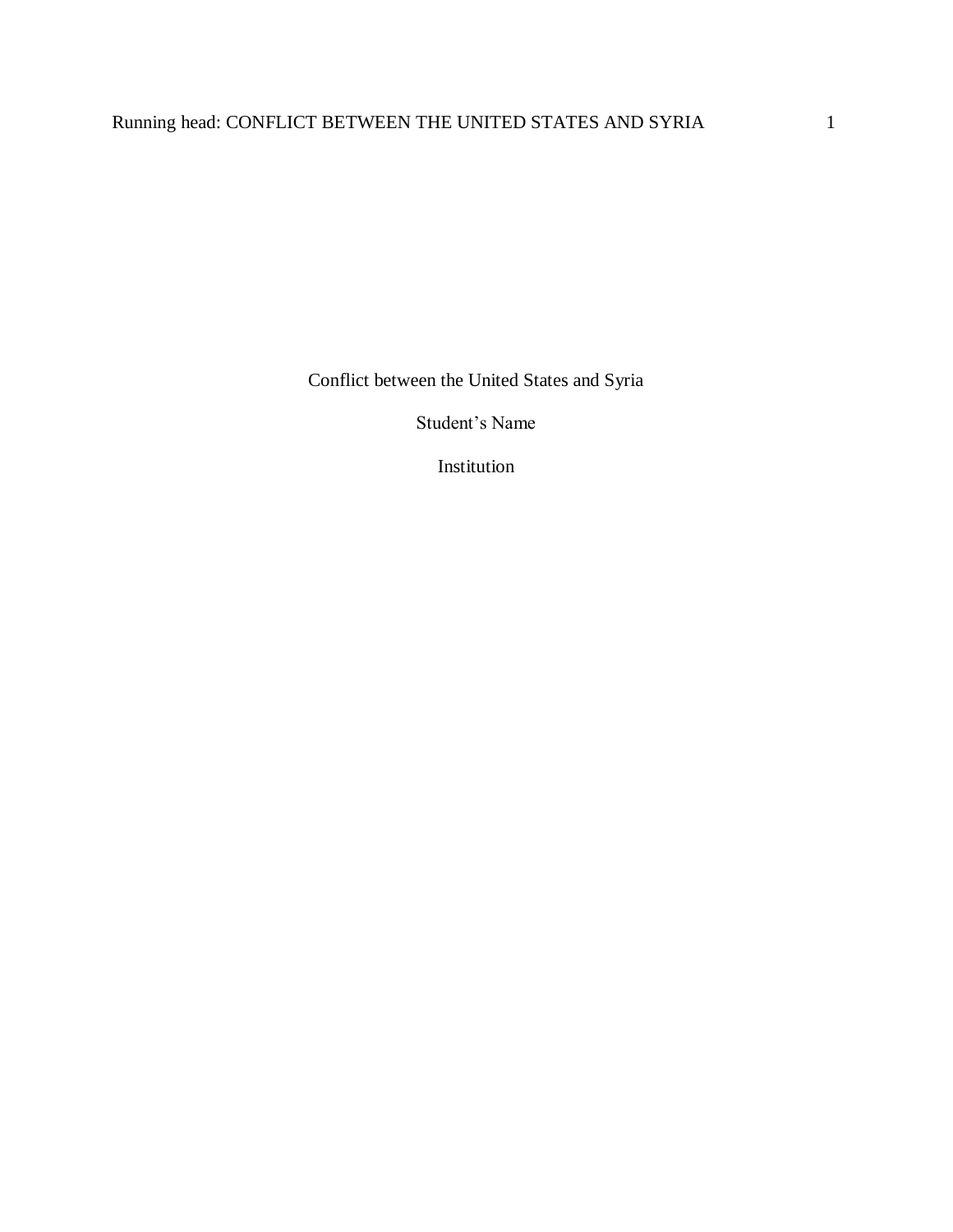# CONFLICT BETWEEN THE UNITED STATES AND SYRIA 2 Conflict between the United States and Syria

#### **Introduction**

The buzzing insurgence of the civilians in the several Middle-Eastern countries against their autocratic government turned into armored rebellion in Syria. The autocratic rulers and their activities seemed to be the unbreakable tyranny. Yet the power of civilians shook their throne. Bashar al-Assad, the president of Syria, has been in office for more than 40 years. It should be noted that he is not an elected president and Syria is not a democratic country. He inherited the supreme power from his father. Thus, he considers himself the eligible ruler of Syria and does not think of accountability, honesty, and democracy. This sense of feeling made him the despotic ruler.

#### **Historical Background to the Conflict**

It was reported that the government forces of Syria used chemical weapons against the militias fighting against Assad forces. According to Heydemann (2013), "As the Syrian revolution enters its third year, the risks to regional stability are escalating". Aggression and violence are all over Syria including its border regions. On the other hand, the egocentricity is much important to the U.S. government and they settle their foreign policy based on that egocentricity they are blaming Assad regime depending on the U.S. intelligence report and keeping diplomatic pressure on Assad government. According to Sharp and Blanchard (2013), "Members of Congress and Administration officials are debating options for responding militarily to President Bashar al Assad's forces' reported use of chemical weapons in attacks on rebel-held areas and civilians".

#### **U.S. Economic War against Syria**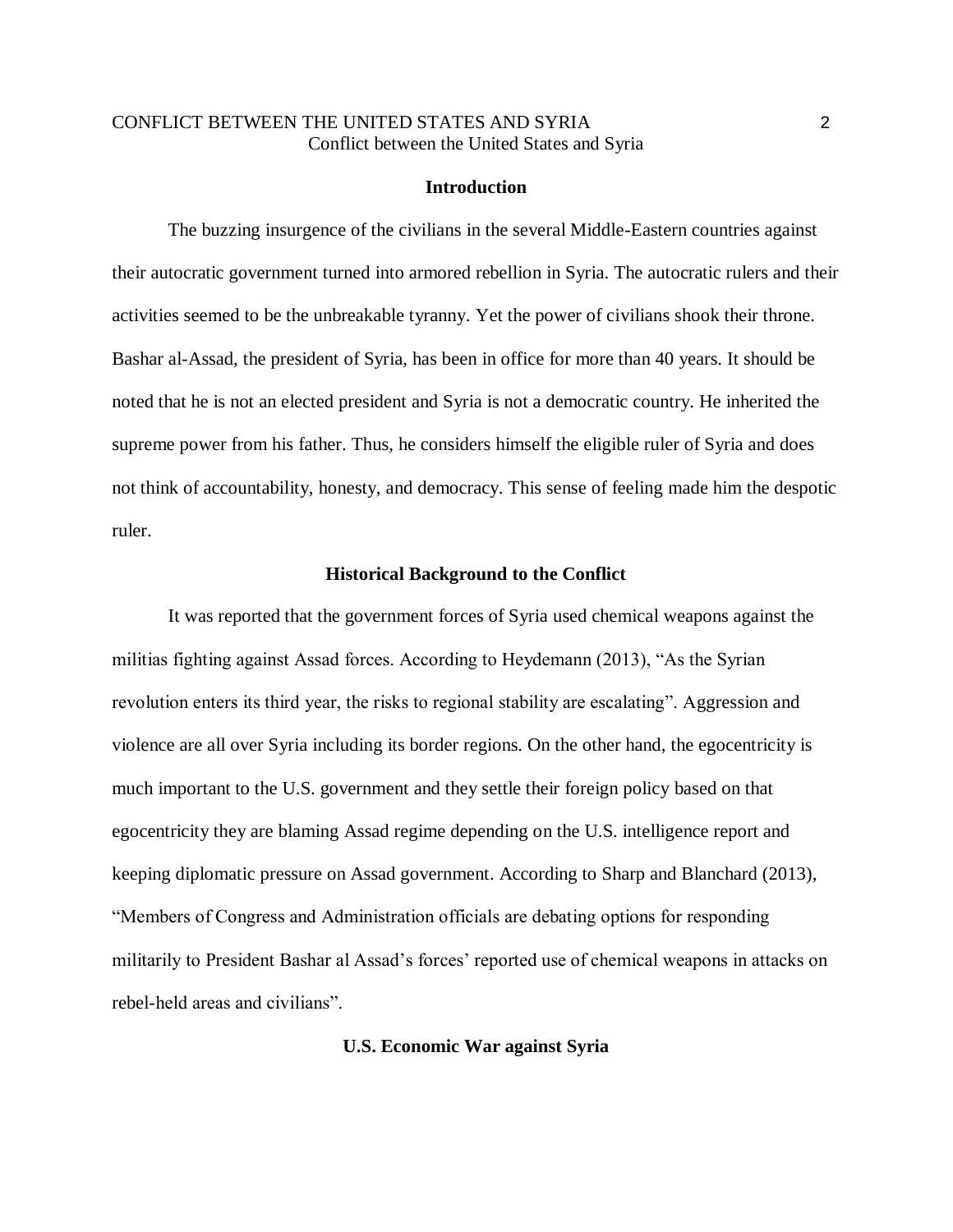The meeting was held by eight leaders in Lough Erne located in Northern Ireland, urged for an international conference due to the ongoing turbulence in Syria. Now, the Obama administration is seemingly in confidential contract with Iran and Russia since these two countries are considered to be the Syrian buffer states. According to the report, an American Plan B was rejected by the Obama administration. The U.S. administration and the Pentagon are undertaking charitable rescue program. Western diplomats in Lebanon stated that it is considered to be equal to Marshal Plan. Indeed, the pro-Zionist propensity to the U.S. administration and occupying nature of the Israeli government are much active in this regard. Alternatively, "Obama administration's decision to directly supply weapons to the Syrian opposition may end up torpedoing the possibility of a political settlement" (Hallinan, 2013).

Actually, Washington wants to take control over the Syrian economy which will open the door to govern Syria in one sense. The U.S. administration wants to secure tree hundred billion dollars in the name of rebuilding post-Assad Syrian government where International Monetary Fund economists assess the value which consists of half a trillion dollars. Yet Syrians are able to rebuild their country. Although financial help is much greeted by the Syrians, they do not want to surrender the Syrian Arab Republic to a novel western monetary order. "What is hidden in the war on Syria is reported to be much bigger than has been divulged to date" (Lamb, 2013).

Some Western Diplomatic sources stated that some Gulf countries and the U.S. government attempted to bribe Syrian President's cousin, Rami Makhlouf, and some Syrian nationalists to break the affiliation with the government but failed whereas many Syrian capitalists fell into the trap. The U.S. government and its co-partners seem to initiate an economic war constricting economic sanctions by which common people are affected in various ways. Actually, the common people are suffering from food, medical facilities, and fuel costs.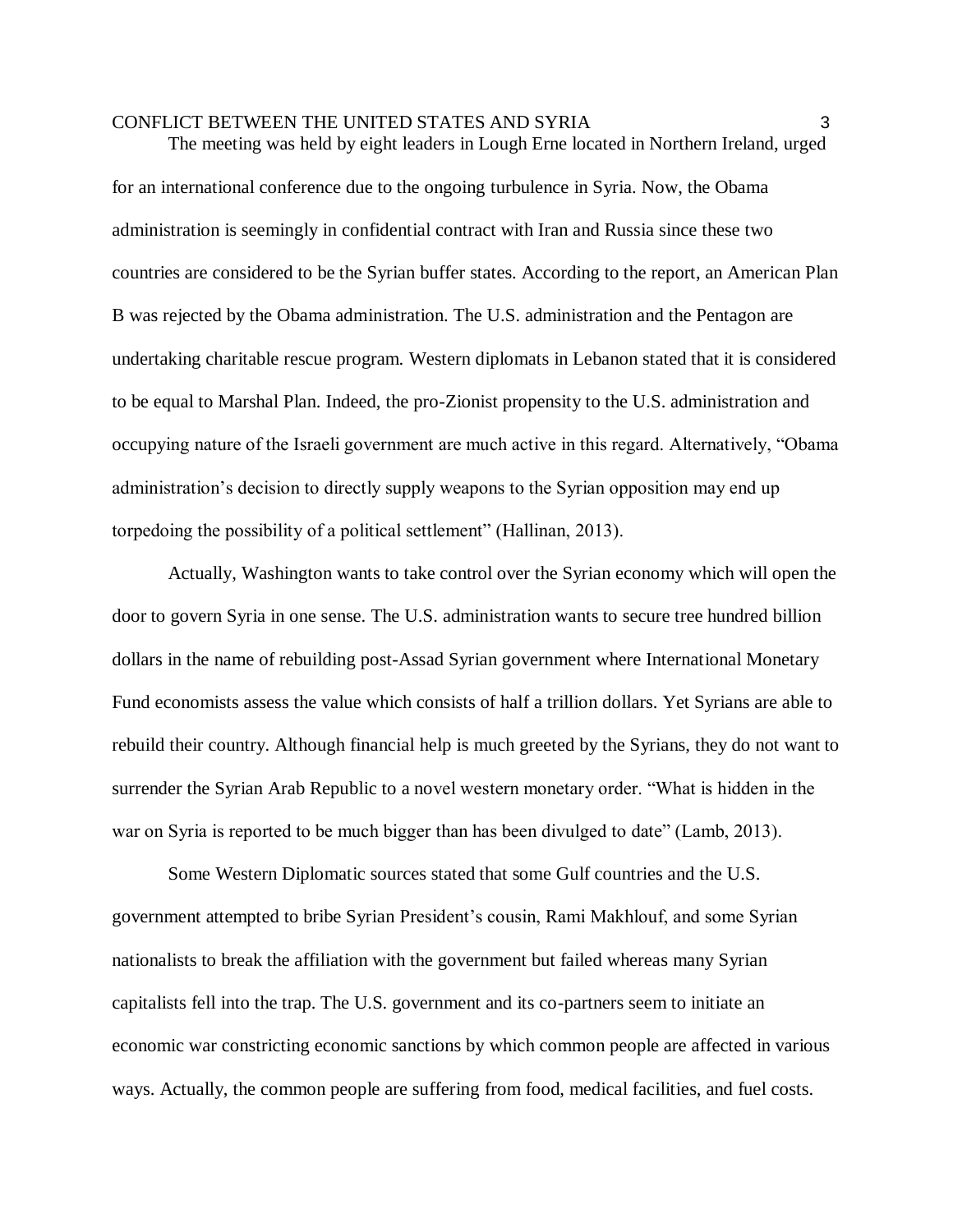The U.S. and its foreign policy makers want to dismiss Makhlouf and others like him because they are the main barrier in implementing the Western economic scheme in Syria. Makhlouf and his company are the main source of financial power of the Syrian government and have the economic strength to rebuild Syria. The reason for targeting Makhlouf and other businessmen is to weaken the Syrian economy that will make the path smoother to occupy Syria which is more certain than military action to damage a country like Syria. According to Lamb (2013), "The targeting of Mr. Rami Makhlouf and dozens of like-minded Syrian businessmen, who refused to abandon their country, continues"

#### **Alleged Chemical Weapons Attack**

The turmoil turned into armed rebellion in its third year. The Syrian militias are fighting against government forces. During this time period, the momentum between government forces and militias has often shifted. The Syrian government wants to retain its advantages in artillery, air power, and armored equipment. The latest and most deadly incident of August 21 was a sequence of reported occurrences. Syrian armed forces emerged to have used deadly chemical weapons despite President Obama's prior statement. Using deadly weapons would mean the change of viewpoint of international community on Syria. The U.S. government showed intelligence investigation telling that Assad regime used chemical weapons against civilians on August 21 "which prompted US threats of air strikes against the Syrian government" (RTE news, 2013).

The Obama administration disclosed the report on August 30, 2013. The Syrian government firmly denied the allegation.

# **U.S. Intelligence Report on August 21 Incident**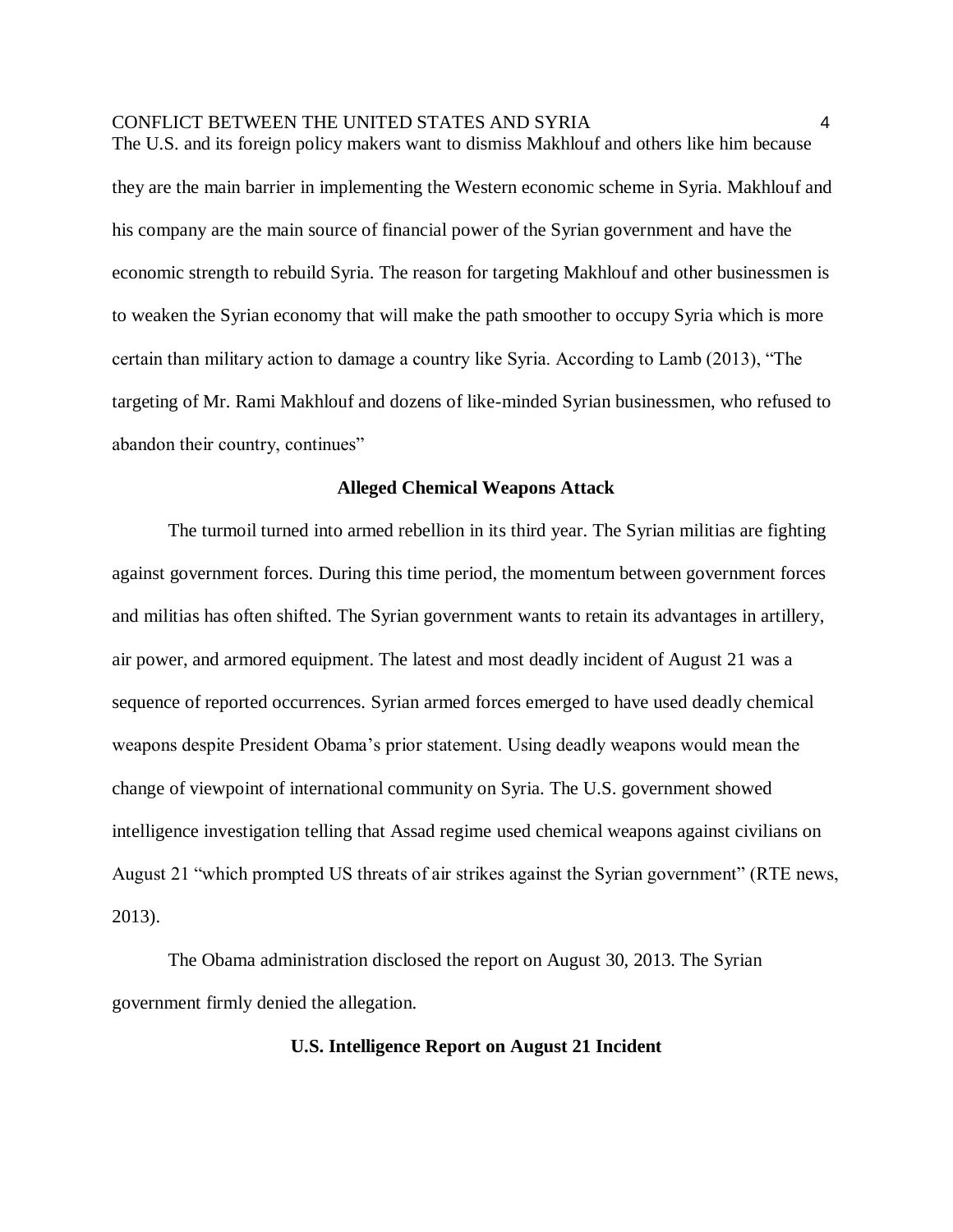The unspecified précis of the U.S. intelligence community's evaluation published by the

White House are given below:

The United States declares that the Syrian government used deadly chemical weapons that killed hundreds of people at the suburbs of Damascus in Syria. John Kerry, the foreign minister of the U.S., claimed several times the same charges in front of the electronic and print media.

A primary assessment based on the report of  $21<sup>st</sup>$  attack determined that 1,429 people were murdered in the chemical weapons attack.

The U.S. intelligence community has needed skills that help it to assess those Syrian chemical weapons itself.

● On the basis of intelligence report the U.S. government declared that it was not the opposition that organized the attack. This means that the mutineers have not used the deadly weapons.

Satellite picture reveals that attacks from a regime-controlled area hit neighborhoods where the chemical attacks seemingly occurred.

#### **Syria Is Becoming Obama's Iraq**

Once a former president George W. Bush used to claim that Iraq possesses the mass destructive weapons but his claim was proved wrong. In the very similar fashion, the later president Barack Obama claimed that Syria has chemical weapons; therefore, Syrian president Bashar al-Assad crossed the boundary of Obama's imaginary "red line". This trick may befool very few Americans because most of the people of the U.S. do not believe their president after the substantial NSA intelligence work scandal. In a recent journey to Jordan, Obama cprovoked the direct war between Syria and the U.S. Obama administration has spent a lot of military,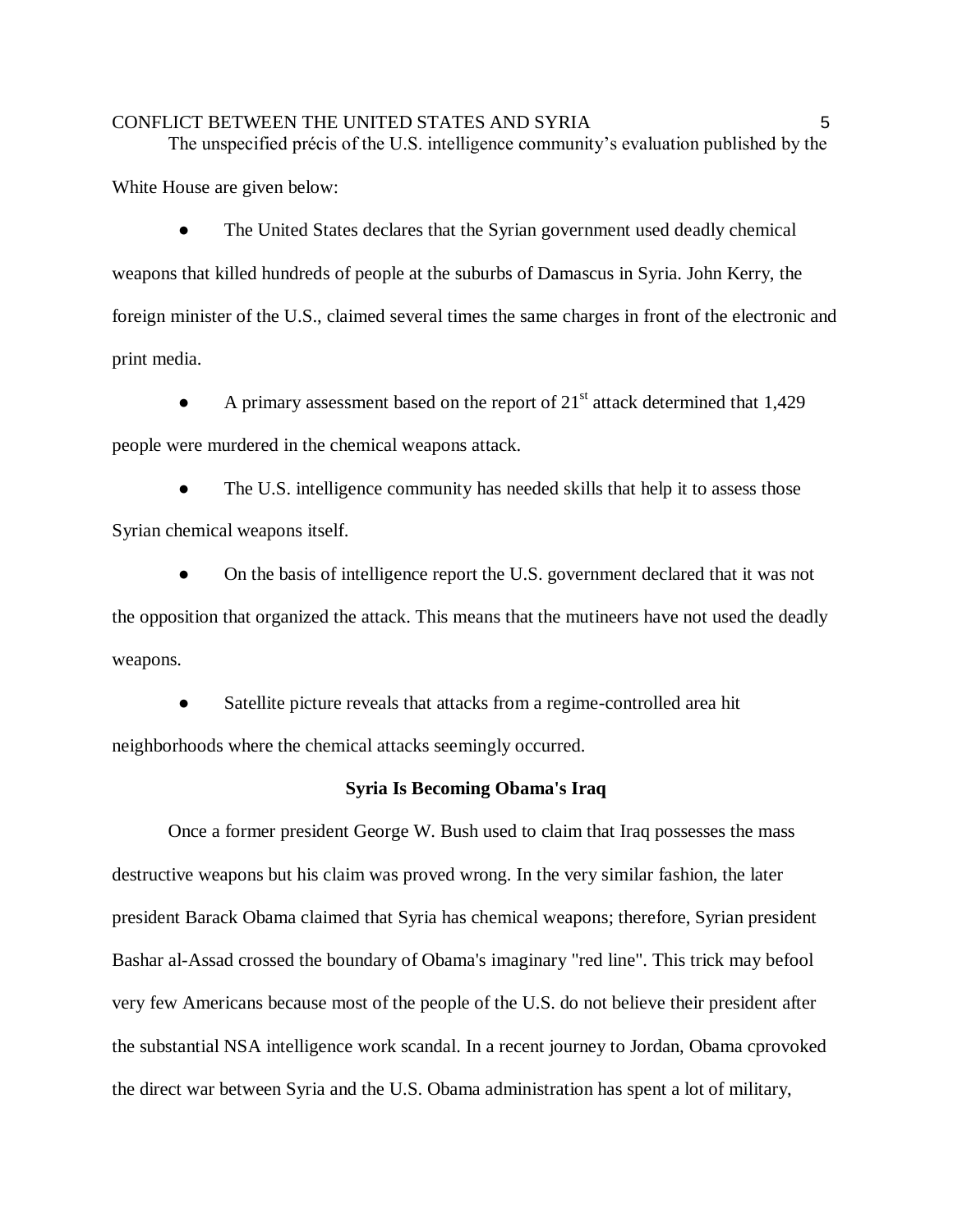financial, and diplomatic capital on the Syrian conflict and each advancement means bringing the U.S. closer to a direct military interference. Obama administration is supplying arms to the rebels who are using them against their own countrymen and, of course, responsible for mass killing. Obama administration has been sending thousands of guns to the rebels by the direct help of Qatar and Saudi Arabia. If this weapon trafficking had been stopped, many lives would have been saved. Furthermore, the allegation against Syria using chemical weapons is more ambiguous because according to the UN representative, "The rebels have used chemical weapons, not the Syrian government" (Cooke, 2013).

The opinions of several analysts are that the government of Syria would have no intention to use chemical weapons since they possess vast conventional weapons. On the other hand, the Obama administration made the neighboring countries like Jordan, Lebanon, and Turkey to sever relations with Syria. America's foreign policy over Syria has turned an already-fragile area into a blazing tinderbox. Moreover, anti-Syria puppet countries like Saudi Arabia and Israel are taking terrific supporting risks, which hinder Obama's activity. It should be noted that the U.S. is awfully hated the whole Arab region. According to Cooke (2013), [a European Union diplomat](http://www.independent.co.uk/news/world/europe/divided-europe-imperils-syrian-arms-embargo-8632376.html)  [said that:](http://www.independent.co.uk/news/world/europe/divided-europe-imperils-syrian-arms-embargo-8632376.html) 

[It would be the first conflict where we pretend we could create peace by delivering](http://www.independent.co.uk/news/world/europe/divided-europe-imperils-syrian-arms-embargo-8632376.html)  [arms... If you pretend to know where the weapons will end up, then it would be the first](http://www.independent.co.uk/news/world/europe/divided-europe-imperils-syrian-arms-embargo-8632376.html)  [war in history where this is possible. We have seen it in Bosnia, Afghanistan and Iraq.](http://www.independent.co.uk/news/world/europe/divided-europe-imperils-syrian-arms-embargo-8632376.html)  [Weapons don't disappear; they pop up where they are needed.](http://www.independent.co.uk/news/world/europe/divided-europe-imperils-syrian-arms-embargo-8632376.html) 

Nevertheless, Obama is anxious of the domestic politics of his own country since Americans do not like any war in the Middle East and they know that arming rebels means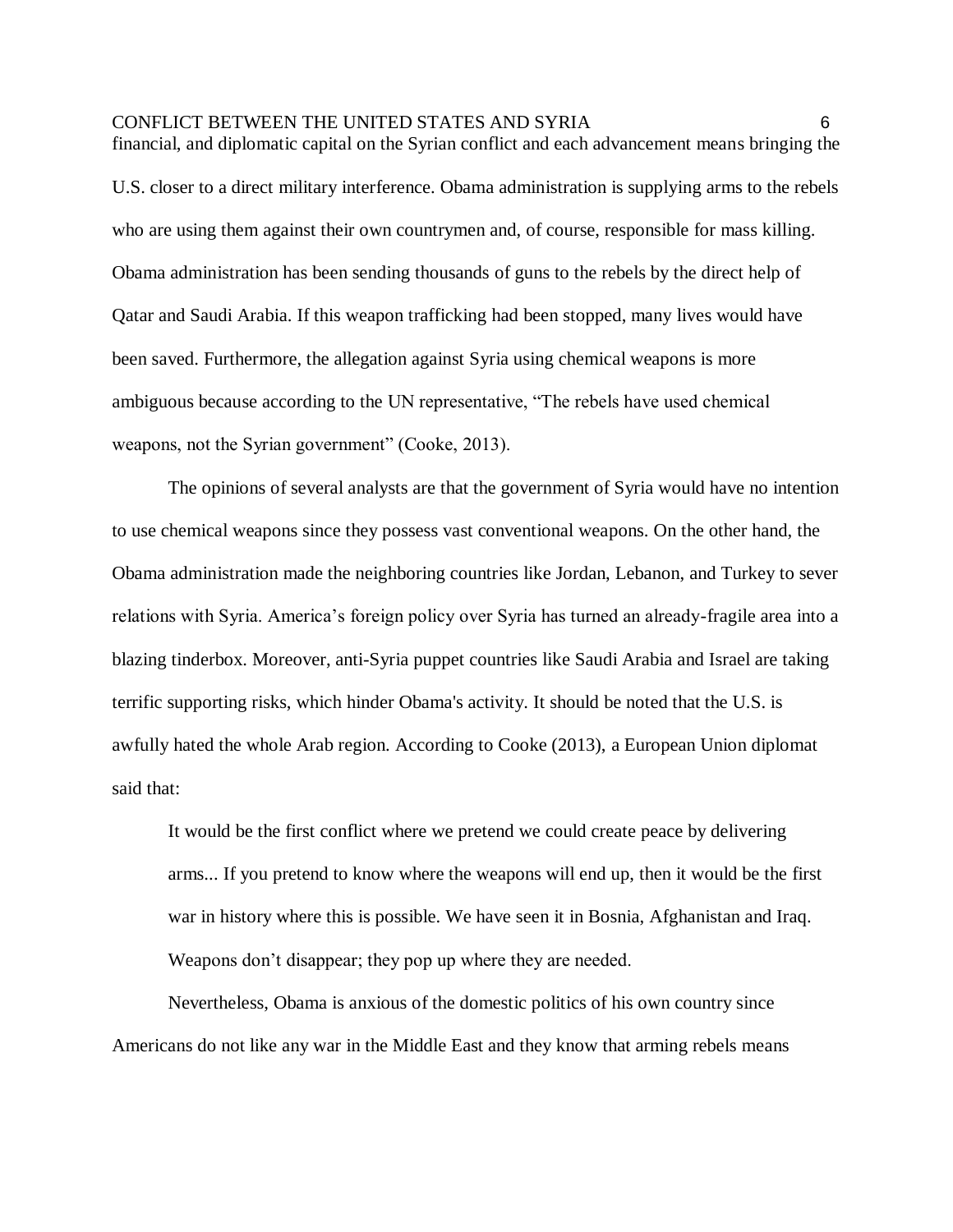CONFLICT BETWEEN THE UNITED STATES AND SYRIA 7 strengthening the people who are defined as terrorists and against whom the U.S. and its

likeminded countries fighting since 2001.

#### **The Future of the Syrian Revolution**

Although the imperialist powers are planning to shape the result of the rebellion, the revolutionary forces are still in the leading position who can lead post-Assad Syrian government. The crisis turned into a new look when the government forces tried to suppress the revolutionary fighters hoping that they would be able to smash the rebels before any insurrection occurred by them. Even though numerous causalities took place so far, yet the Free Syrian Army did not lay down their arms. In the meantime, mutineers launched a revolt in Syria's industrial and commercial center in the city of Aleppo. Assad was compelled to deploy air strike on that city. After the air strike, ten thousand people fled both Aleppo and Damascus. Indeed, the resistance in these cities was very strong. The mutineers captured tanks and that incident created a desertion and panic to the government forces. The rebels occupied the entire cities while the government forces were trying to control over the two main cities. Instead, four top ranked security personnel were killed during urban clash that revealed the weakness of the Assad government and his forces. Sustar (2013) stated that "With Assad's iron grip on Damascus and Aleppo now broken, the Syrian bourgeoisie—mostly Sunni Muslims—may finally be willing to desert the regime as a wave of factory closures in Aleppo hammers them economically".

According to Sustar (2013), the British socialist John Rees considers it as a counter attack:

Imperialist intervention in Syria has led many on the international Left—mistakenly—to write off Syrian revolutionary forces as having been hijacked by the United States and its regional proxies, Turkey, Saudi Arabia and Qatar. According to this logic, the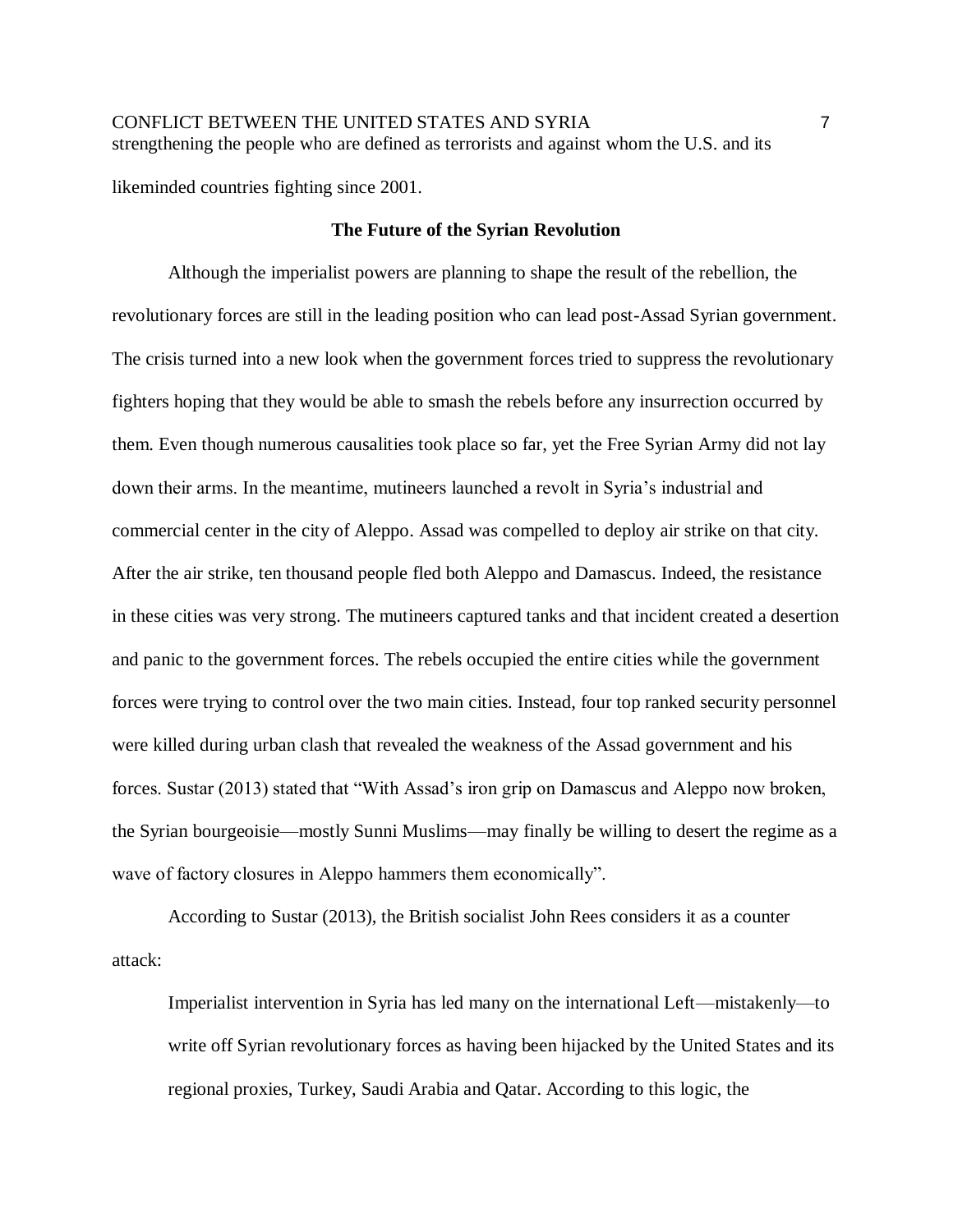international left and antiwar movement must confine themselves to opposing imperialist intervention and withhold support for the Syrian revolutionary movement.

Rees tries to focus on the anti-imperialistic character of Assad regime. The growth of the armed resistance has uncovered the contradictions of imperialist policy. The fact that the United States and European powers provoked warlike attack did not result from Russian and Chinese disagreement. If Washington planned a straight attack on Syria, it would form an alliance with other countries willing to do it. Actually, the U.S. never supplied heavy weapons to the FSA, which indicates Turkey who could have provided arms to the mutineers. Consequently, fighters are getting several heavy weapons like AK-47s, rocket-propelled grenades, and other artillery instruments. Those weapons do not contain anti-tank or anti-aircraft weapons.

#### **The Pretended Humanitarian Intervention in Syria**

Anybody may be amazed by the report published by the western media failing to distinguish between the right and wrong news. All the reports come out from the U.S. press describing the Obama administration as a negotiator of "peaceful" resolution to the inconsistency in Syria. In fact, these gracious and virtuous initiatives are to hide the terrible human suffering that has ultimately engulfed Syria. It is one of the bloody responsibilities of the U.S. policy. According to Baraka (2013),

Diplomacy, for the U.S., has meant calling for regime change from the outset and then encouraging Qatar, Saudi Arabia and Israel, their client states in the region, to arm, train and provide political support for a military campaign with the objective of effectively dismembering the Syria State.

After two years with the killing of thousands of people, the U.S. and other related organizations leading to more direct interference by the West to eliminate the regime is being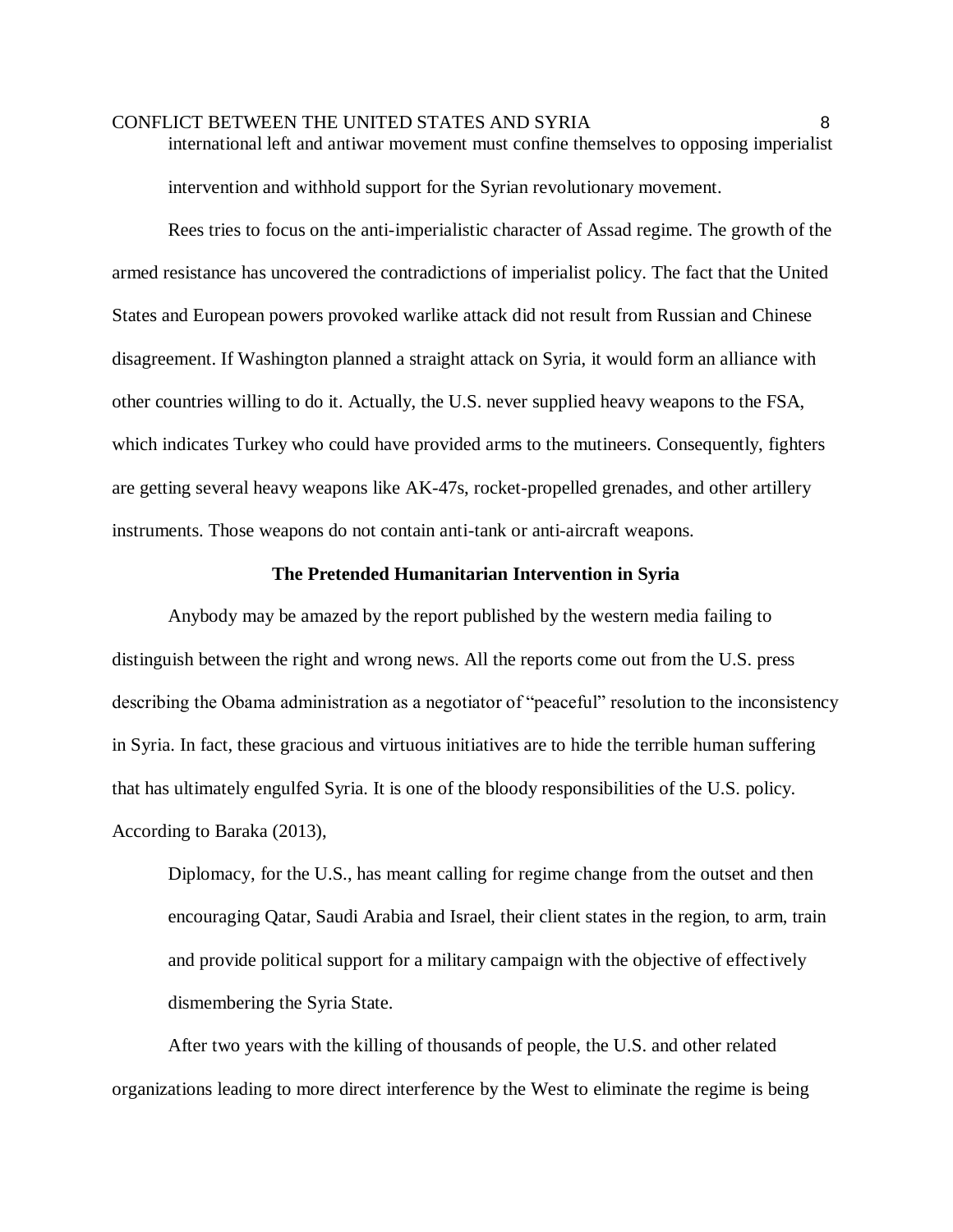prepared in the shape of a peace meeting scheduled to be held in June. The U.S. government demands a peaceful diplomatic solution. It is predicated to the rivalry groups to have an intermediary government where Assad is not expected to play any role. Thus, the U.S. intention is very clear that there will be no active effort to resolve the conflict. Conversely, the U.S. stance also corroborates the real aim of the meeting that the U.S. wants to rationalize direct military intervention. In this regard, Cartalucci (2013) mentioned the following:

With help from the C.I.A., Arab governments and Turkey have sharply increased their military aid to Syria's opposition fighters in recent months, expanding a secret airlift of arms and equipment for the uprising against President Bashar al-Assad, according to air traffic data, interviews with officials in several countries and the accounts of rebel commanders.

Since the U.S. and their policy makers want to cover the main problem of Syria where humanitarian intervention can be a perfect ideological cover through which internal rationalization can be continued easily as the global "gendarme" of the capitalist order. They are talking about human rights. But everybody knows that it is nothing but a trick to claim that the international community had a moral and legal responsibility to save the threatened people from any kind of damage. According to Baraka (2013),

The NATO intervention in Bosnia and Kosovo, the assault on Iraq to "save" the Iraqi people from Saddam Hussein, and most recently the NATO attack on Libya that brought to power a rag-tag assortment of anti-African racists, have solidified the idea among many in the U.S. that humanitarian intervention to protect human rights through aggressive war is justifiable.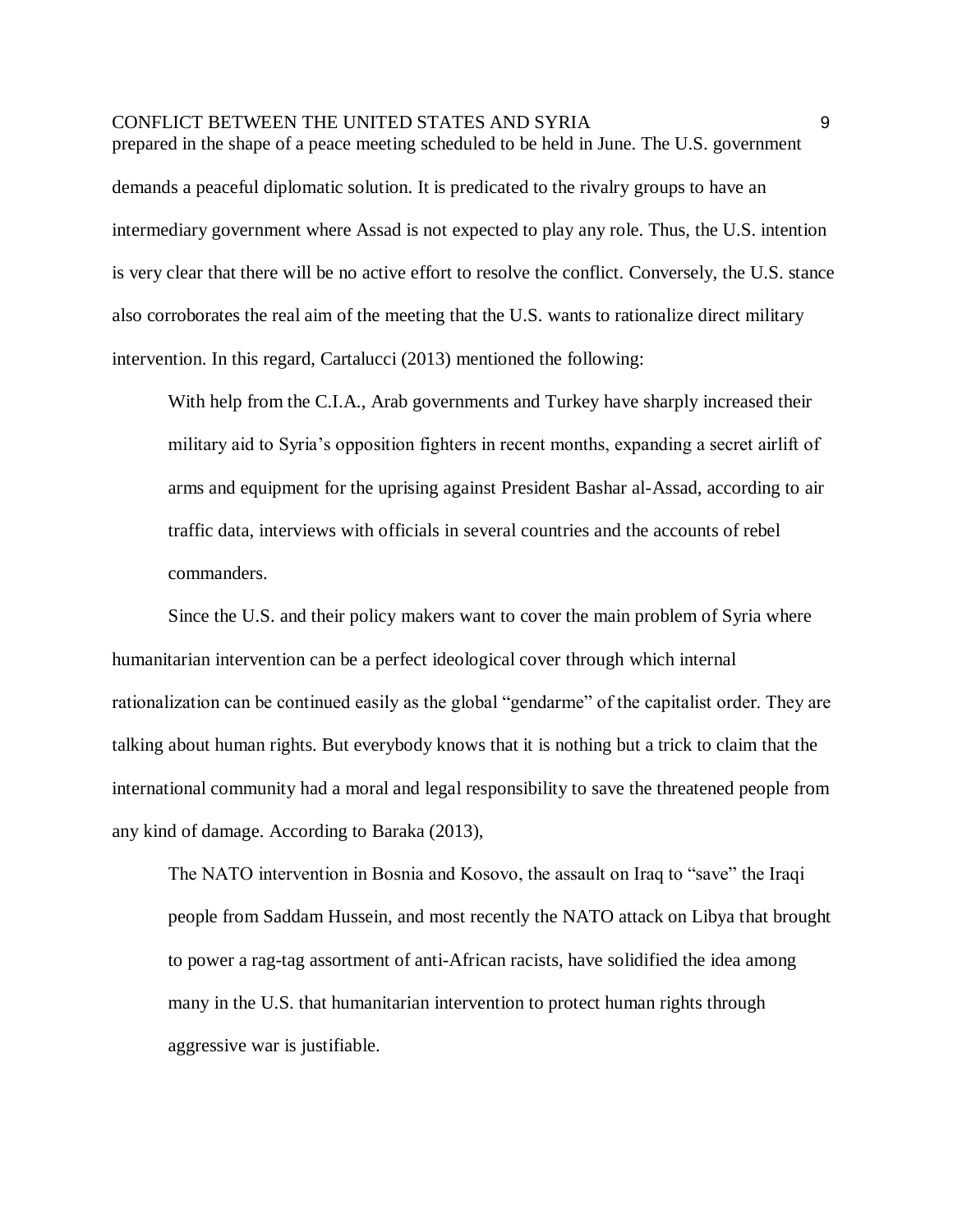Furthermore, it is not a new articulation of white power declaring the right to unilaterally attack on any state. They do not consider it as flabby attempt to sovereignty. The U.S. and European publics are irrespective of ethnicity or race. They have made the world a much more dangerous place for the people. A picture of recent wars depicts that in Libya, the death toll is 50,000; in Afghanistan, it is 30,000; in Syria, the number of deaths is 80,000; and in Iraq, it is 1,000,000. All these lives are laid down by the U.S. and their co-forces in the name of humanitarian intervention or in order to make them free from their autocratic ruler.

The United States intervention in several countries is given below: (Data from Bricmont, 2006)

| Y ear |
|-------|
|       |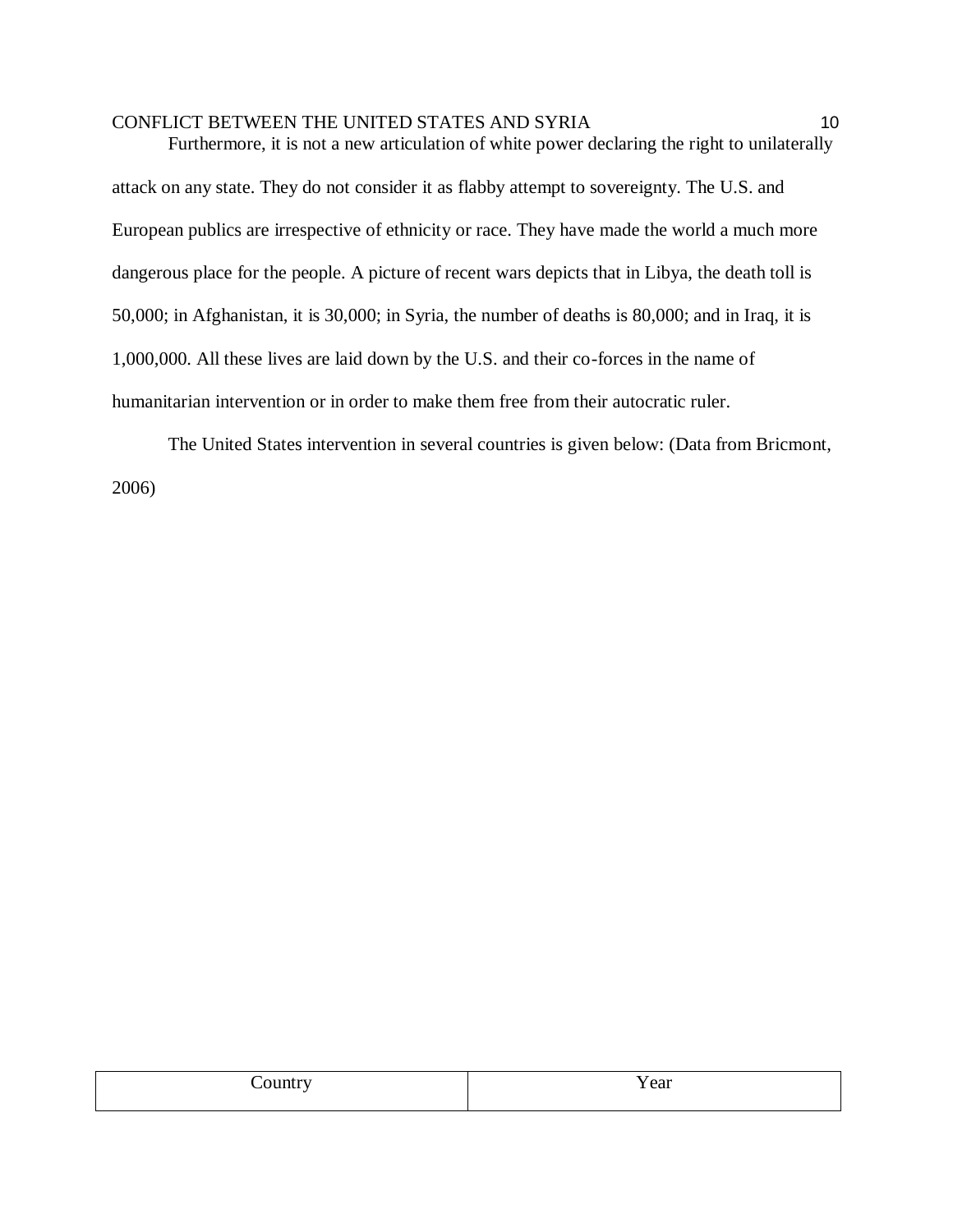| CONFLICT BETWEEN THE UNITED STATES AND SYRIA |            |
|----------------------------------------------|------------|
| Italy                                        | 1948       |
| Guatemala                                    | 1963       |
| Mongolia                                     | 1996       |
| Philippines                                  | 1950       |
| <b>Bolivia</b>                               | 1966       |
| Bosnia                                       | 1998       |
| Lebanon                                      | 1950       |
| Chile                                        | 1964, 1970 |
| Yugoslavia                                   | 2000       |
| Indonesia                                    | 1955       |
| Italy                                        | 1960-1980s |
| Nicaragua                                    | 2001       |
| Vietnam                                      | 1955       |
| Portugal                                     | 1974-1975  |
| Bolivia                                      | 2002       |
| <b>British Guyana</b>                        | 53-64      |
| Australia                                    | 1972-1975  |
| Slovakia                                     | 2002       |
| Japan                                        | 1958-1970s |
| Jamaica                                      | 1976       |
| Georgia                                      | 2003       |
| Nepal                                        | 1959       |
| Panama                                       | 1984, 1990 |
| El Salvador                                  | 2004       |
| Laos                                         | 1960       |
| Nicaragua                                    | 1984, 1990 |
| Afghanistan                                  | 2004       |
| <b>Brazil</b>                                | 1962       |
| Haiti                                        | 1987-1988  |
| Iraq                                         | 2004       |
| Dominican Republic                           | 1962       |
| Bulgaria                                     | 1990       |
| Ukraine                                      | 2005       |
| Russia                                       | 1996       |
|                                              |            |

# **Recent Humanitarian Interventions in Libya**

The recent humanitarian intervention in Libya made the UN Security Council change its Resolution 1973. The Resolution will act for the threatened people to protect them from any kind of attack. The basis of the resolution was humanitarian consideration. In a part of Libya, especially in the city of Ben-Ghazi, thousands of people got maltreatment and hundreds of them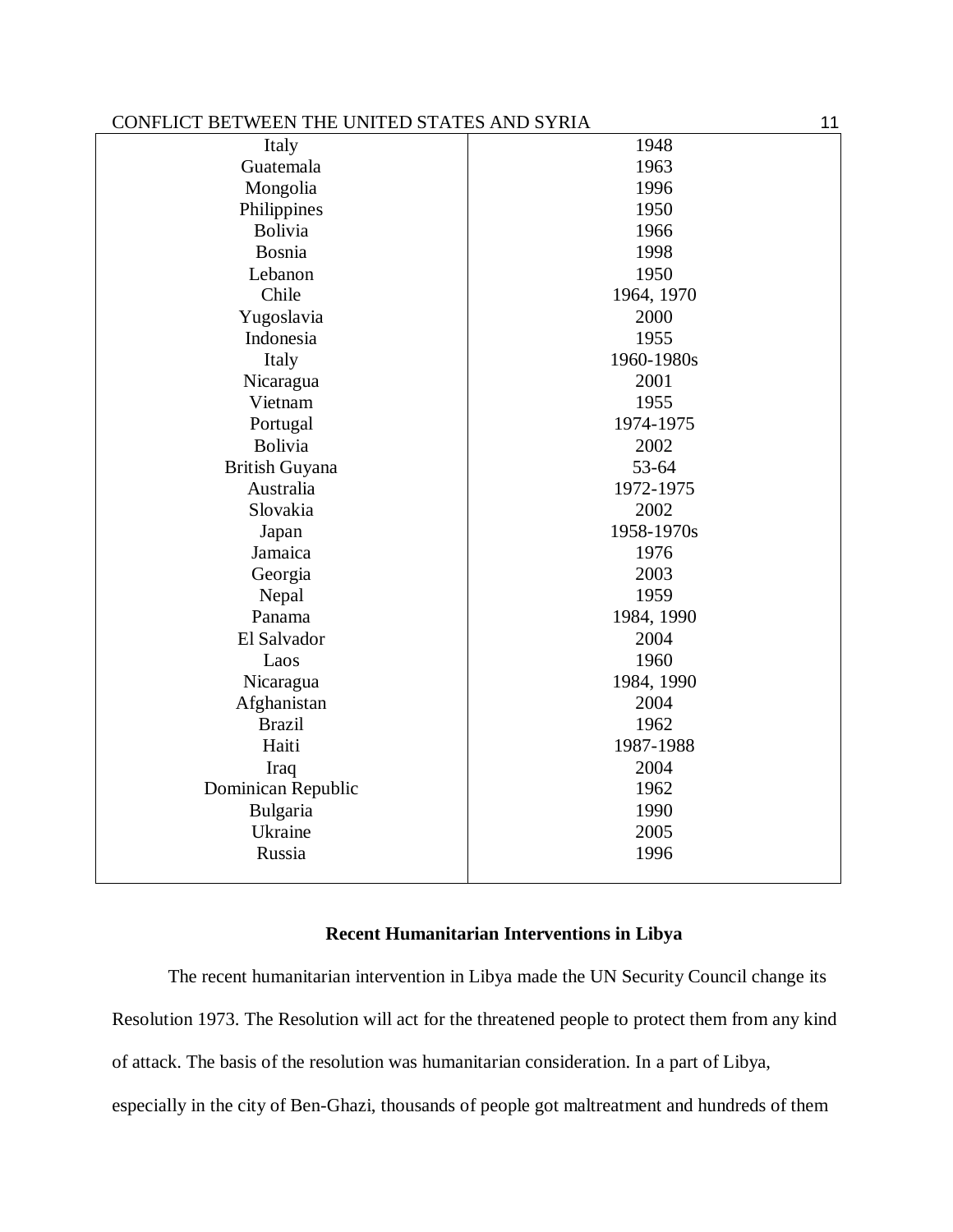CONFLICT BETWEEN THE UNITED STATES AND SYRIA 12 were killed. Thus, the UN Security Council brought the allegation against Libya and felt anxiety against the Libyan government. The military intervention is supposed to be lawful due to authorization of the UN Security Council under chapter no. VII of the UN agreement. The provisions of the UN Charter are very clear for humanitarian intervention.

#### **Humanitarian Non-intervention in Bahrain, Qatar, and Yemen**

The U.S. government always tries to bear influence on several countries. Bahrain, Qatar, and Yemen are the countries which governments always like to stay inside the influential circle of the U.S. These countries work as buffer states of the U.S. If the U.S. government takes any decision that is related to the foreign affairs and if that has a regional impact on the Middle East region, then these buffer states are always ready to support it. Since these states governments' home and foreign affairs are influenced by the U.S., they have no accountability. Thus, the U.S. government never tries to impose humanitarian intervention in these countries.

# **9 Theories**

# **Transnationalism or Realism**

In international relations, transnationalism is regarded as a social phenomenon. In transnationalism, the academic research program grown out of the insubstantial interconnectivity. In the early  $20<sup>th</sup>$  century, the term was disseminated by Randolph Bourne as a novel way of thoughts about relations between cultures. Perhaps, transnationalism is an economic procedure related to the worldwide reform of the production system. The common term 'globalization' is also known as economic transnationalism after the spreading of the Internet and wireless systems. Transnationalism is seen in the multinational companies where the decision makers want to maximize the profits and minimize the costs sticking to their most professional means being callous of political boundaries. Actually, transnationalism is a mean of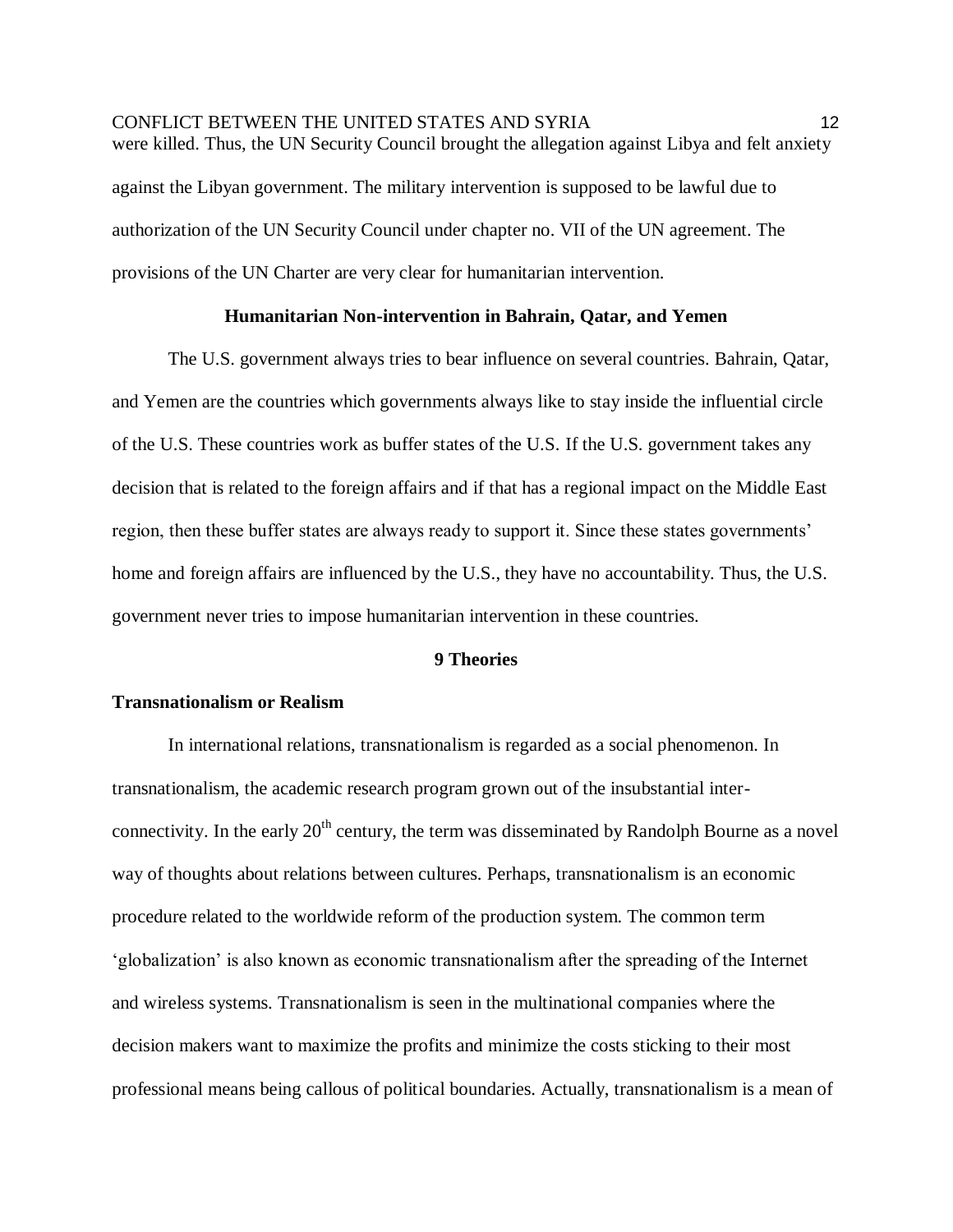# CONFLICT BETWEEN THE UNITED STATES AND SYRIA 13 increasing border relations of people. Here, state boundaries are meaningless. People, groups, organizations, and states are combined and related to each other where cultural and political characteristics of nations are united with various levels. Transnationalism is a part of globalization.

#### **Liberalism**

In international relations, idealism is the forerunner of liberalism. It is a concept of people who consider themselves as "realists". They established the concept of idealism which is also known as utopianism. Another name of idealism is "Wilsonianism". Idealism is a concept of thought which shapes the internal political philosophy and the objective of the foreign policy of a state. Liberalism suggests that state preferences are the main determinant of state behavior. Realism and liberalism are different in actions. Liberalism suggests plurality in actions even the state reveals itself as a unitary actor. Therefore, preferences vary from state to state depending on several factors like culture, economic system, or government. Liberalism also believes that communication between states is not bounded to the political or security levels, it is rather related to multilevel sectors like economic, cultural, and several others through commercial firms, organizations or individuals. Consequently, without having a chaotic international system, there is an abundance of opportunities for assistance and the broad notions of power.

# **Feminism**

In early 1990s, the feminist approaches became accepted in international relations. The approaches highlight that women's knowledge and experiences continue to be expelled from the lessons of international relations. The main logic of the feminist international relations is that gender relations are essential to international relations since IR highlight the function of diplomatic wives and conjugal relationships that assist sex trafficking. Jacqui True, the feminist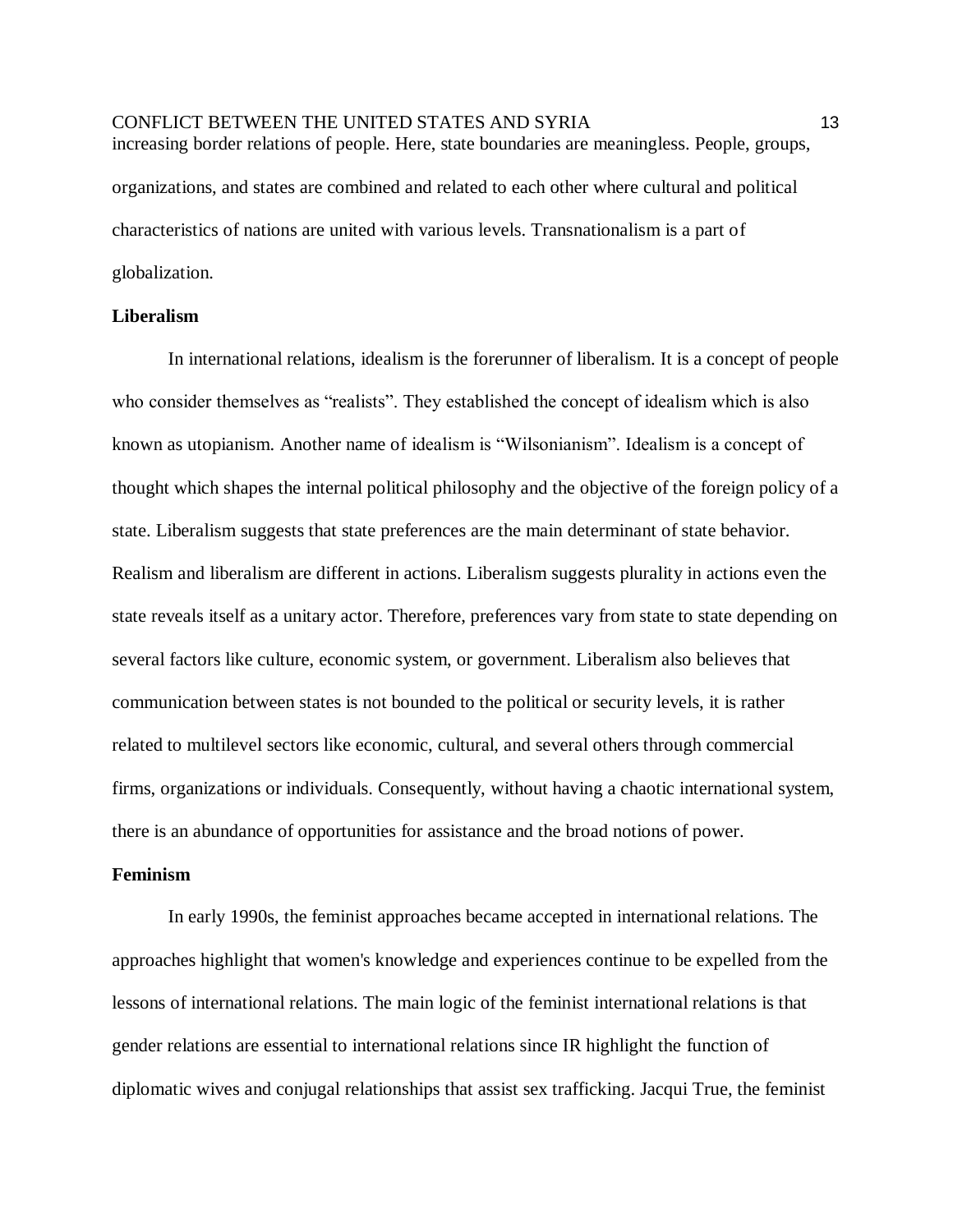CONFLICT BETWEEN THE UNITED STATES AND SYRIA 14 international relations scholar, differentiates between empirical, analytical, and normative feminism. Women and gender relations are seen in empirical feminism as empirical characteristics of international relations. Analytical feminism argues that the hypothetical structure of international relations has a gender partiality. Theorizing as part of an agenda for change is seen by normative feminism.

# **Conclusion**

Current situation indicates that the conflict between the Syria regime and the U.S. government reaches the climax. Syria has been suffering from domestic crisis for nearly three years. Bashar al-Assad, the president of Syria, and his forces experience problems with controlling the ongoing turmoil. Meanwhile, the U.S. and their supporters feel concern for boundless sufferings of the common people of Syria. Most of the international relations specialists say that the anxiety of the U.S. is not for the common people but to gain control over Syria. Finance must be another influential factor to cross the threshold of Syria. Moreover, the trick of chemical weapons seems to play a vital role in this regard. Nevertheless, the conflict turned into a complicated situation while the U.S. is being instigated by Qatar, Saudi Arabia, and Israel. They want the U.S. to attack on the Syrian government forces. If this happens, though the probability of direct military attack is very low, the world might face a disastrous condition.